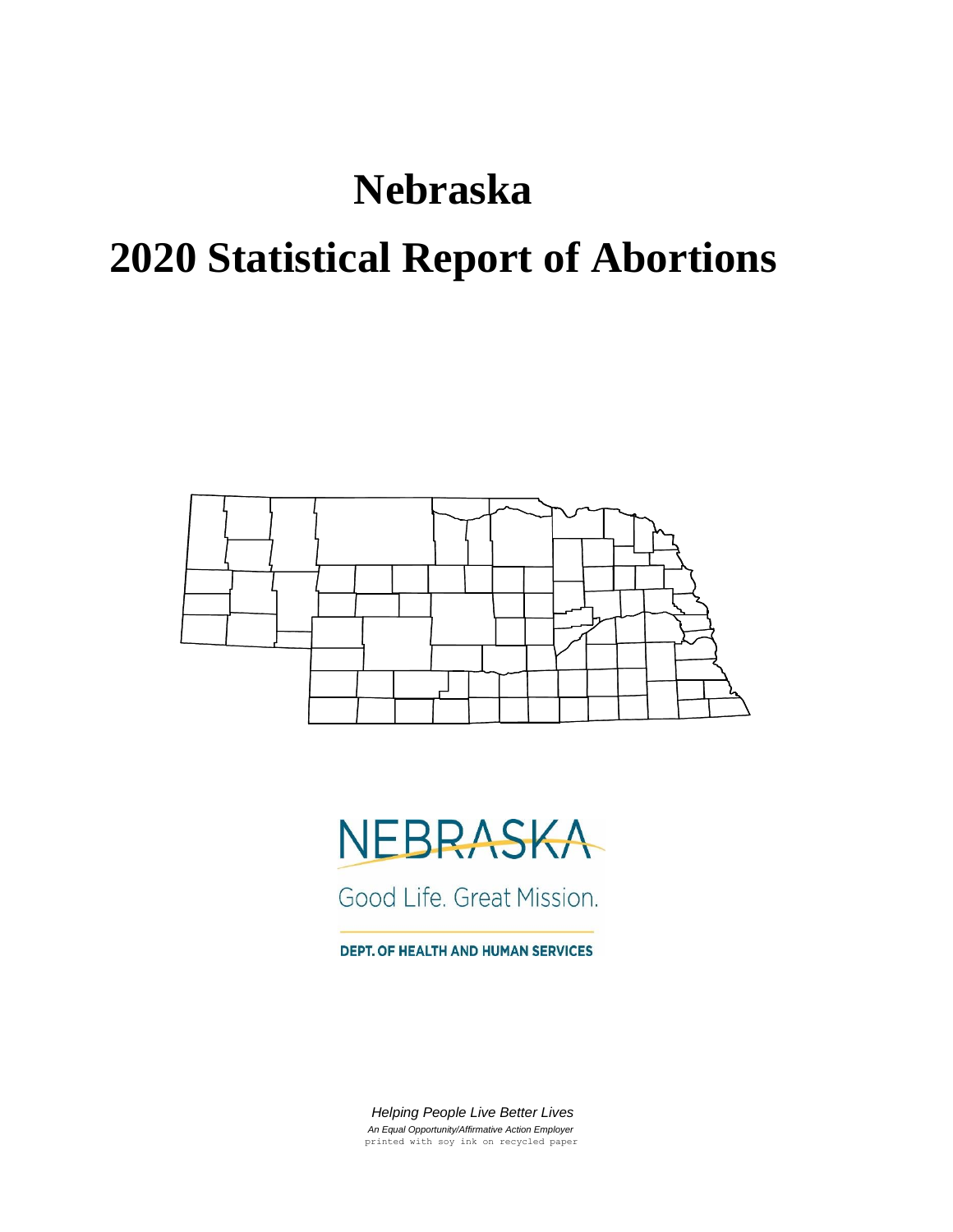

Good Life, Great Mission.

**DEPT. OF HEALTH AND HUMAN SERVICES** 

# **NEBRASKA 2020 Statistical Report of Abortions**

Nebraska Department of Health & Human Services

Gary J. Anthone, MD Chief Medical Officer Director, Division of Public Health

Felicia Quintana-Zinn Deputy Director, Division of Public Health

> Sarah Bohnenkamp Administrator Vital Records Office

#### **Report Prepared by:**

Mark Miller Health Data Coordinator Office of Health Statistics

April 2021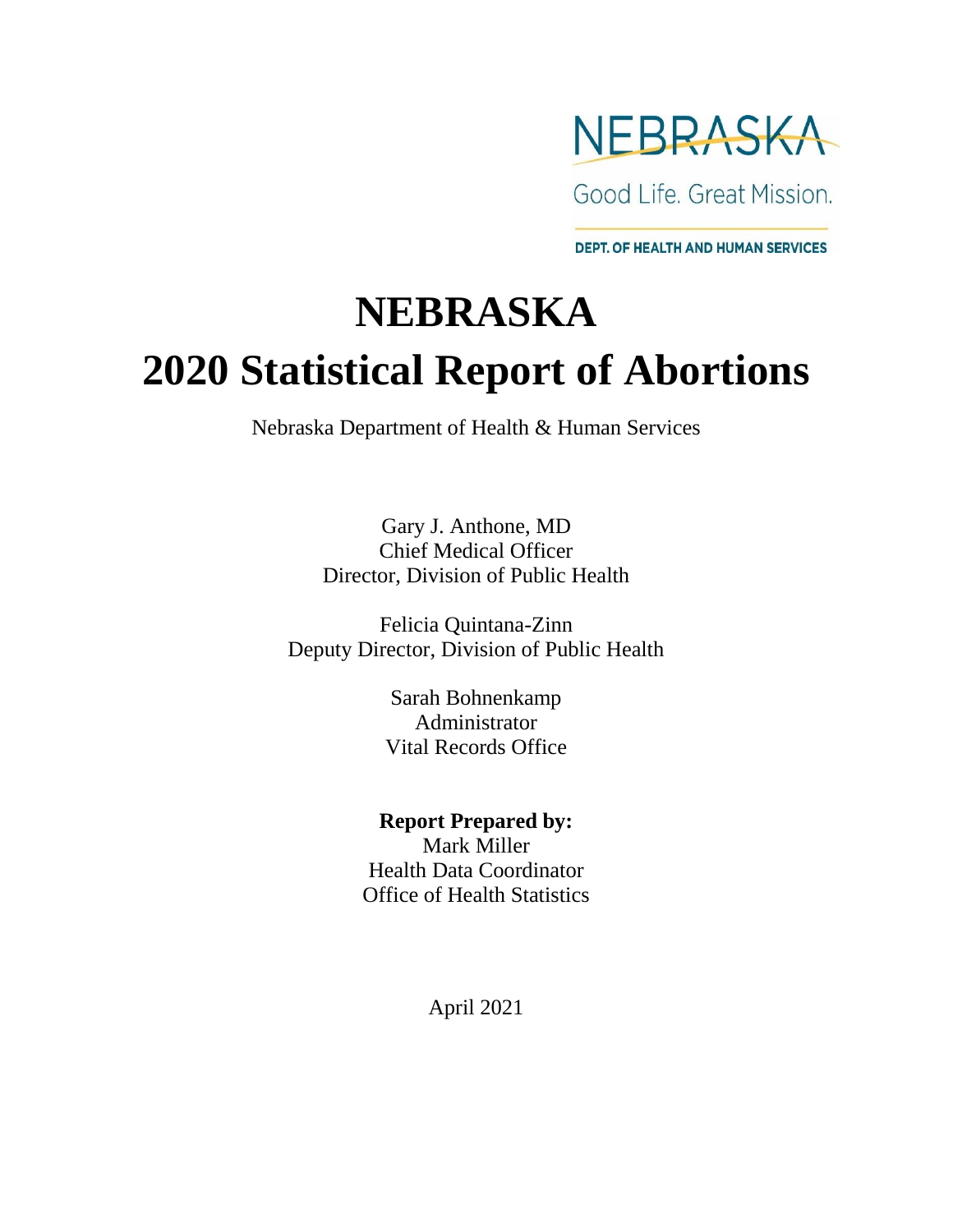## **TABLE OF CONTENTS**

#### Page

| Table 5: Number and Percent of Abortions by Procedure that Terminated Pregnancy 4      |
|----------------------------------------------------------------------------------------|
|                                                                                        |
|                                                                                        |
|                                                                                        |
|                                                                                        |
| Table 10: Number and Percent of Abortions by County of Occurrence 7                    |
|                                                                                        |
|                                                                                        |
| Table 13: Number and Percent of Abortions by Complication(s) of Procedure(s) 8         |
|                                                                                        |
| Table 14: Number and Percent of Abortions Emergency Situation-caused Waiver            |
|                                                                                        |
| Table 15: Number and Percent of Abortions by Marital Status of Patient 8               |
|                                                                                        |
|                                                                                        |
| Table 18: Number and Percent of Abortions by Patient's Educational Level               |
|                                                                                        |
| Table 19: Number and Percent of Abortions by Length of Gestation 10                    |
| Table 20: Number and Percent of Abortions by County of Residence  11                   |
| Table 21: Was a Determination of Probable Postfertilization Age Made? 12               |
| Table 22a: If a Determination of Probable Postfertilization Age was made, what was the |
|                                                                                        |
| Table 22b: What Method was used to make the Determination of Probable                  |
|                                                                                        |
| Table 22c: What was the Basis for the Determination of Probable Postfertilization      |
|                                                                                        |
| Table 23a: If a Determination of Probable Postfertilization Age was not made, was      |
| there a Determination that a Medical Emergency Existed?  13                            |
| Table 23b: If a Determination of Probable Postfertilization Age was not made and       |
| there was a Determination that a Medical Emergency Existed, what was the               |
|                                                                                        |
| Table 24a: If the Probable Postfertilization Age was Determined to be Twenty or        |
| more Weeks, was there a Determination that the Pregnant Woman had a                    |
| Condition which so Complicated her Medical Condition as to Necessitate                 |
| the Abortion of her Pregnancy to Avert her Death or to Avert Serious Risk              |
| of Substantial and Irreversible Physical Impairment of a Major Bodily                  |
|                                                                                        |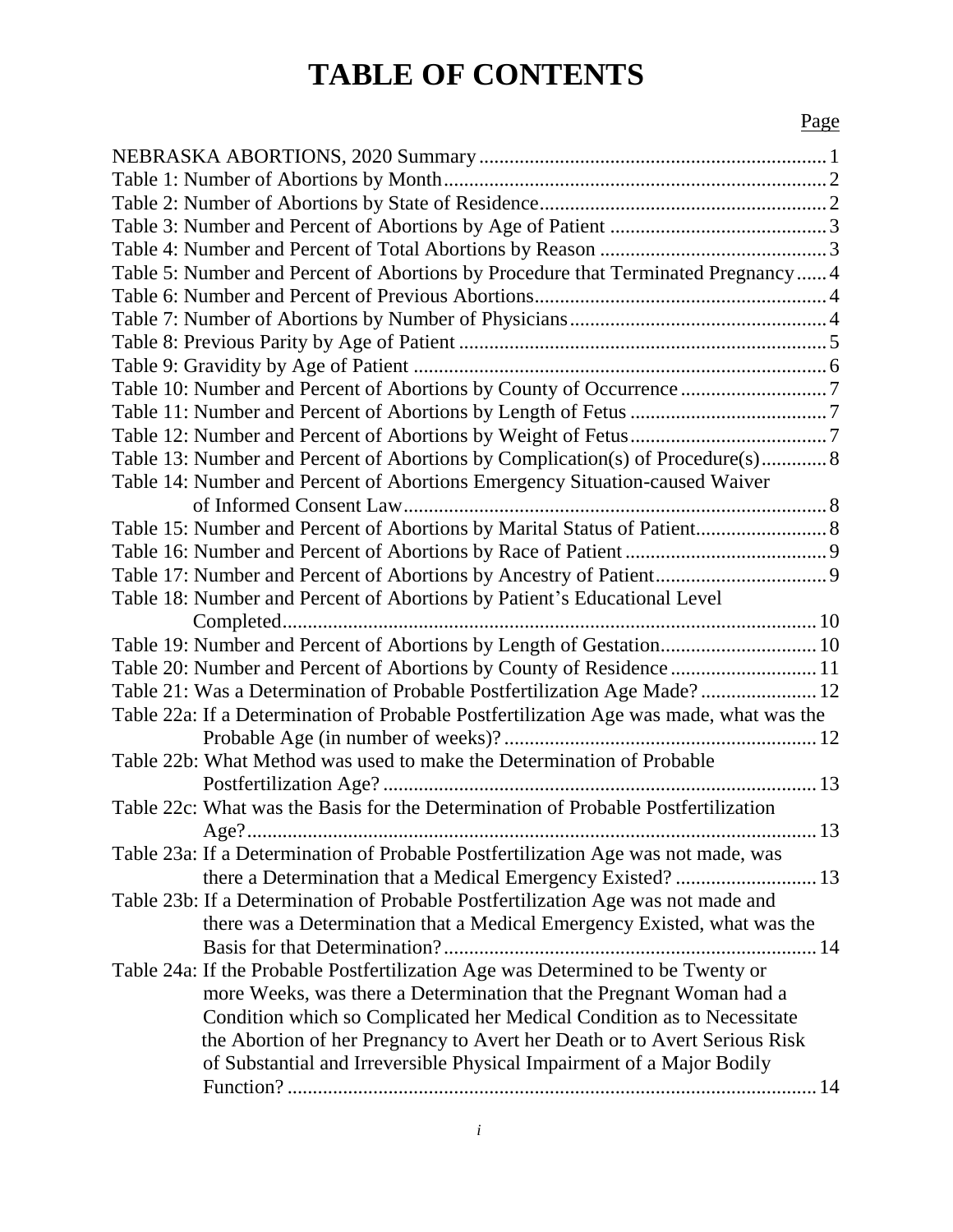# **TABLE OF CONTENTS (continued)**

#### Page

| Table 24b: If the Probable Postfertilization Age was Determined to be Twenty or         |
|-----------------------------------------------------------------------------------------|
| more Weeks and there was a Determination that the Pregnant Woman had a                  |
| Condition which so Complicated her Medical Condition as to Necessitate                  |
| the Abortion of her Pregnancy to Avert her Death or to Avert Serious Risk               |
| of Substantial and Irreversible Physical Impairment of a Major Bodily                   |
|                                                                                         |
| Table 25a: If the Probable Postfertilization Age was determined to be Twenty or         |
| more Weeks, was there was a Determination that the Abortion was                         |
|                                                                                         |
| Table 25b: If the Probable Postfertilization Age was determined to be Twenty or         |
| more Weeks and there was a Determination that the Abortion was                          |
| Necessary to Preserve the Life of an Unborn Child, what was the Basis                   |
|                                                                                         |
| Table 26: If any Abortion was performed when the Probable Postfertilization Age         |
| was determined to be Twenty or more Weeks, was the Method of Abortion                   |
| used one that, in Reasonable Medical Judgement, Provided the Best                       |
|                                                                                         |
| Table 27a: If such a Method was not used, was there a determination that Termination    |
| of the Pregnancy in that manner would pose a Greater Risk either of the                 |
| Death of the Pregnant Woman or of the Substantial and Irreversible                      |
| Physical Impairment of a Major Bodily Function of the Woman than would                  |
|                                                                                         |
| Table 27b: If such a Method was not used and there was a determination that Termination |
| of the Pregnancy in that manner would pose a Greater Risk either of the                 |
| Death of the Pregnant Woman or of the Substantial and Irreversible                      |
| Physical Impairment of a Major Bodily Function of the Woman than would                  |
|                                                                                         |
|                                                                                         |
|                                                                                         |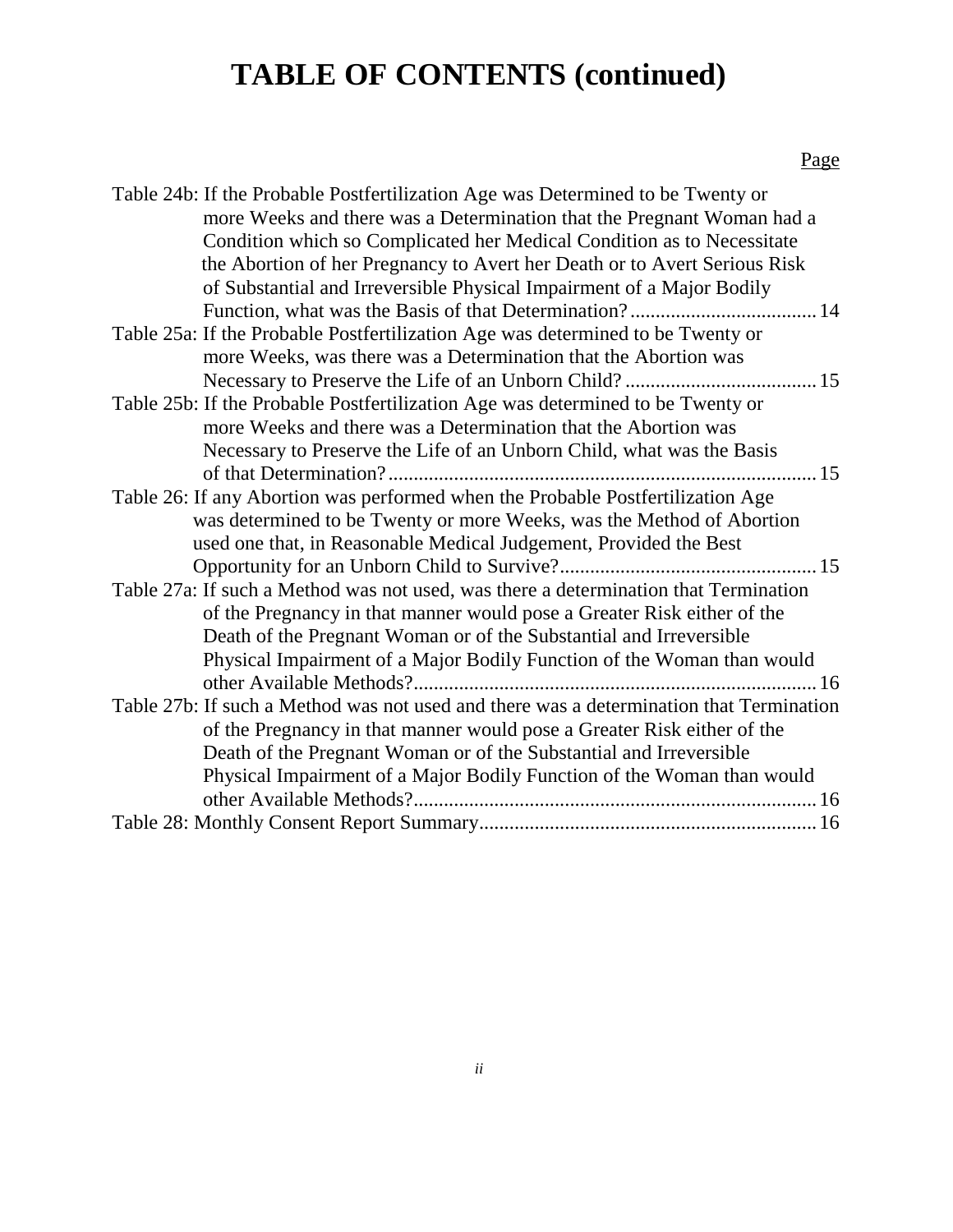#### **NEBRASKA ABORTIONS, 2020 Summary**

This report presents tabulations of statistical information reported on records of induced abortions performed in Nebraska during calendar year 2020. These data are in compliance with specifications set forth in Nebraska Statute §28-343 through §28-345, §28-3,107 and §71-6909.

A total of 2,378 abortions were reported to the Nebraska Department of Health and Human Services for 2020, an increase of 15.0% when compared to the 2019 total of 2,068. The following chart shows the number of abortions performed; the percentage of abortions in different age groups; the mean and modal age of the patient; and the number of abortions per 1,000 live births since 2000.

|      |       | 19 and Under | 20-29   | 30 and Over Mean |      | Modal |                    |
|------|-------|--------------|---------|------------------|------|-------|--------------------|
| Year | Total | Percent      | Percent | Percent          | Age  | Age   | Ratio <sup>*</sup> |
| 2000 | 4,178 | 21.3         | 54.2    | 24.5             | 25.1 | 21    | 167.4              |
| 2001 | 3,982 | 20.8         | 55.3    | 23.9             | 25.1 | 21    | 158.6              |
| 2002 | 3,775 | 18.8         | 56.2    | 24.9             | 25.3 | 21    | 148.0              |
| 2003 | 3,990 | 18.0         | 57.3    | 24.7             | 25.4 | 22    | 153.0              |
| 2004 | 3,584 | 17.6         | 56.7    | 25.8             | 25.6 | 21,22 | 135.5              |
| 2005 | 3,173 | 17.3         | 57.1    | 25.6             | 25.6 | 23    | 120.4              |
| 2006 | 2,927 | 15.7         | 58.3    | 26.0             | 25.7 | 22    | 108.9              |
| 2007 | 2,481 | 16.2         | 57.9    | 25.9             | 25.6 | 21    | 91.5               |
| 2008 | 2,813 | 15.9         | 58.2    | 26.0             | 25.8 | 22    | 103.9              |
| 2009 | 2,551 | 16.3         | 57.2    | 26.5             | 25.7 | 21    | 93.8               |
| 2010 | 2,464 | 14.6         | 59.3    | 26.1             | 25.8 | 21    | 93.9               |
| 2011 | 2,372 | 15.5         | 58.0    | 26.5             | 25.8 | 22    | 90.9               |
| 2012 | 2,299 | 12.4         | 58.7    | 28.8             | 26.4 | 23    | 87.5               |
| 2013 | 2,177 | 12.2         | 59.8    | 28.0             | 26.2 | 24    | 82.4               |
| 2014 | 2,270 | 10.2         | 59.1    | 30.7             | 26.8 | 22    | 83.7               |
| 2015 | 2,004 | 10.0         | 57.6    | 32.4             | 27.0 | 25    | 73.9               |
| 2016 | 1,907 | 9.1          | 58.9    | 32.0             | 27.1 | 25    | 70.4               |
| 2017 | 1,958 | 9.5          | 58.6    | 31.9             | 26.9 | 22    | 74.7               |
| 2018 | 2,078 | 11.0         | 58.2    | 30.8             | 26.7 | 21    | 80.2               |
| 2019 | 2,068 | 9.4          | 56.0    | 34.6             | 27.3 | 24    | 82.2               |
| 2020 | 2,378 | 10.7         | 58.1    | 31.2             | 26.8 | 22    | 96.5               |

#### Chart I:

\*Abortions per 1,000 live births.

Mean  $Age = Average Age$ 

Modal  $Age = The age of the patient at which abortions occurred most frequently.$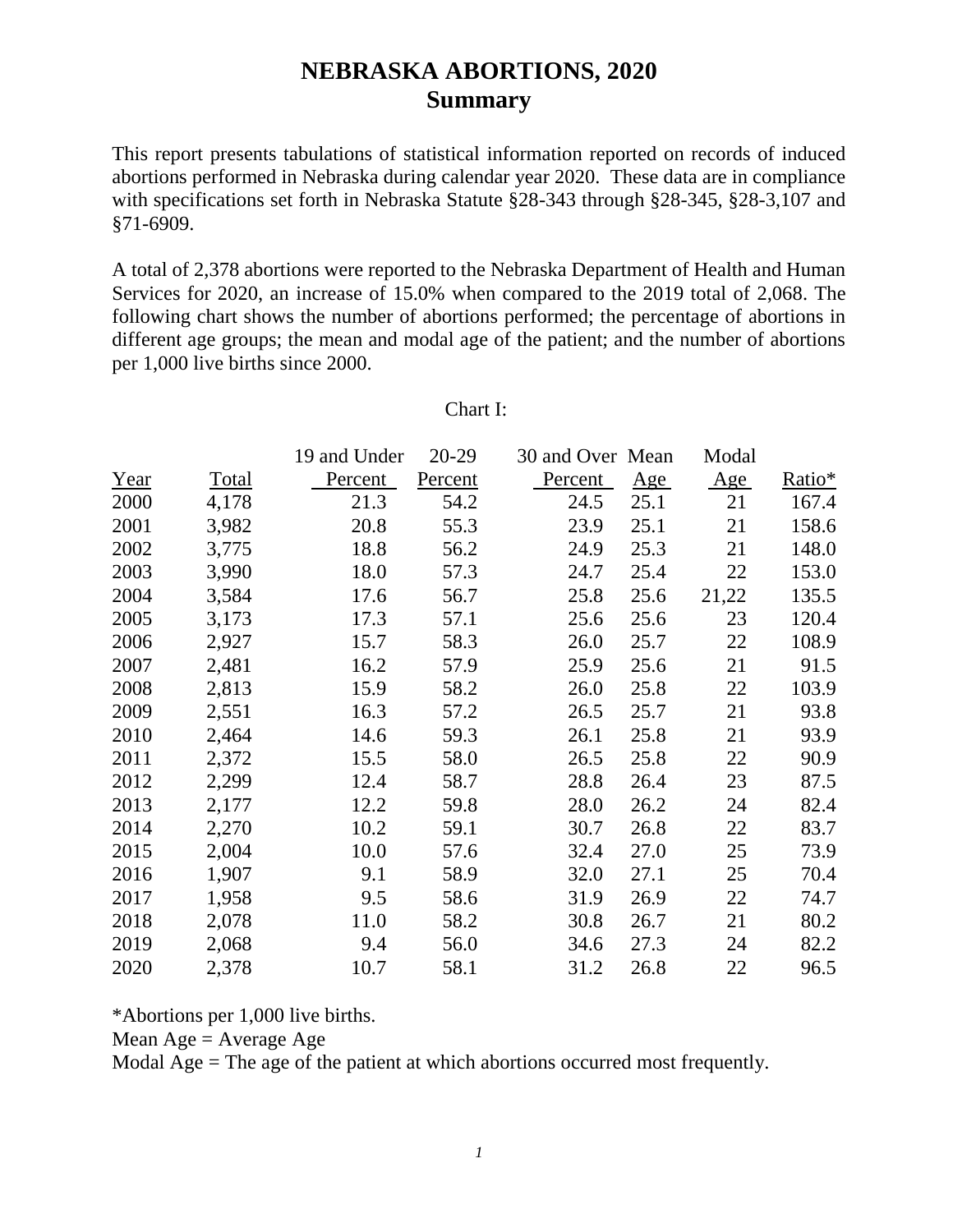#### **Table 1: Number of Abortions by Month Nebraska, 2020**

#### Number by Month

| January  | 185 | July               | 197   |
|----------|-----|--------------------|-------|
| February | 186 | August             | 208   |
| March    | 218 | September          | 185   |
| April    | 220 | October            | 187   |
| May      | 209 | November           | 170   |
| June     | 208 | December           | 205   |
|          |     |                    |       |
|          |     | $T\cap T \wedge I$ | 2.276 |

| <b>TOTAL</b>       | 2,378 |
|--------------------|-------|
| Average per Month: | 198   |

## **Table 2: Number of Abortions by State of Residence Nebraska, 2020**

#### **State of Residence**

| Colorado                | 13<br>Missouri           |
|-------------------------|--------------------------|
| Florida                 | 2,004<br>Nebraska        |
| Georgia<br>$\mathbf{L}$ | $\mathbf{1}$<br>New York |
| Illinois                | $\mathbf{1}$<br>Oklahoma |
| Indiana                 | $\mathbf{1}$<br>Oregon   |
| Iowa<br><b>200</b>      | South Dakota<br>132      |
| Kansas<br>14            | 3<br>Texas               |
| Minnesota<br>3          | Washington               |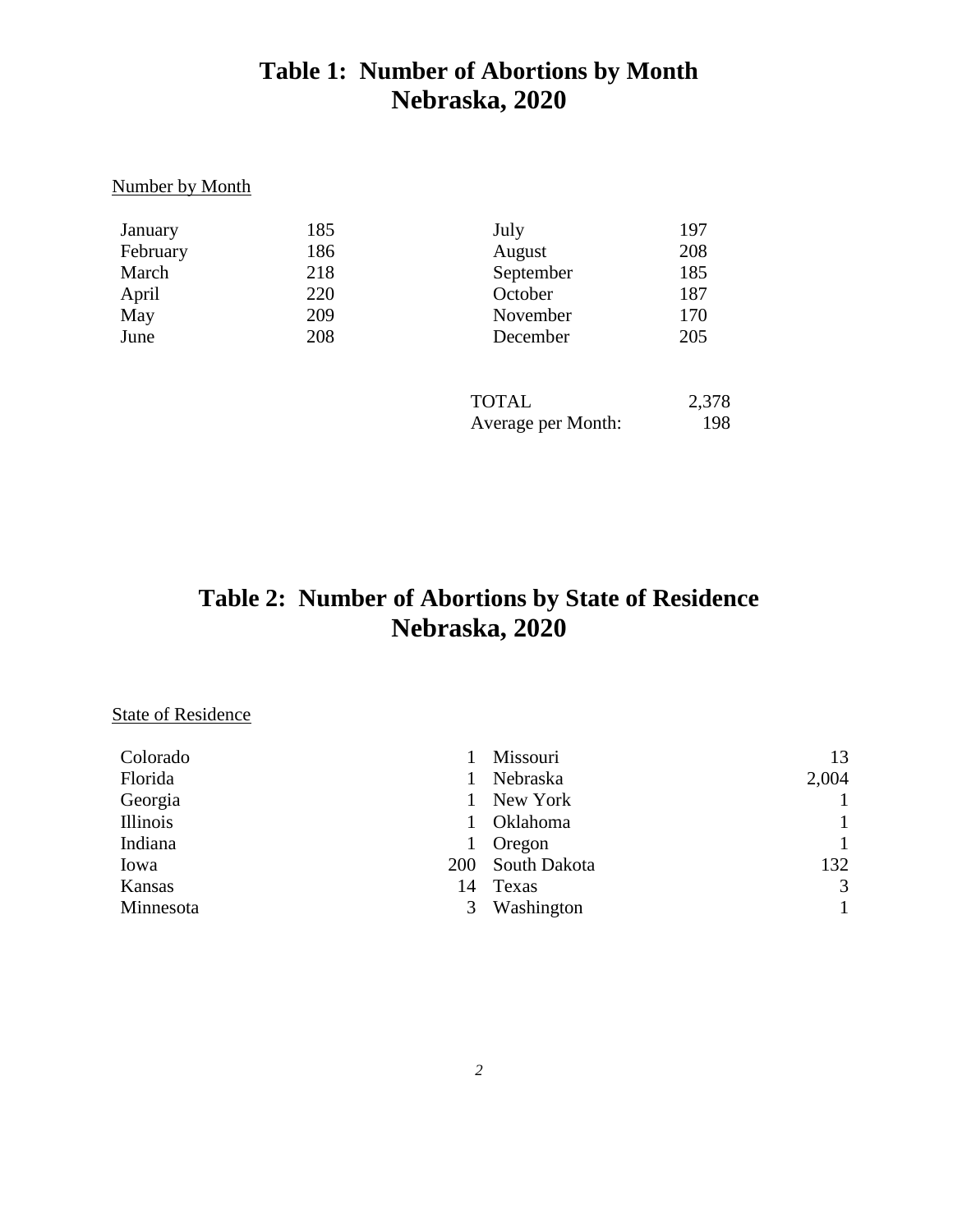### **Table 3: Number and Percent of Abortions by Age of Patient Nebraska, 2020**

| <b>Age of Patient</b> | Number | Percent |  |  |
|-----------------------|--------|---------|--|--|
| <15                   | 9      | 0.4     |  |  |
| $15-19$               | 245    | 10.3    |  |  |
| $20 - 24$             | 711    | 29.9    |  |  |
| 25-29                 | 671    | 28.2    |  |  |
| $30 - 34$             | 423    | 17.8    |  |  |
| 35-39                 | 217    | 9.1     |  |  |
| 40-44                 | 96     | 4.0     |  |  |
| $>44$                 | 6      | 0.3     |  |  |
| <b>TOTAL</b>          | 2,378  | 100.0   |  |  |

Mean Age: 26.8 Median Age: 26 Modal Age: 22

### **Table 4: Number and Percent of Total Abortions by Reason Nebraska, 2020**

| <b>Reason for Abortion</b>        | Number    | Percent of Total Abortions |  |  |
|-----------------------------------|-----------|----------------------------|--|--|
| Contraceptive Failure             | 471       | 19.8                       |  |  |
| <b>Fetal Anomaly</b>              | 24        | 1.0                        |  |  |
| Incest                            |           | 0.0                        |  |  |
| Maternal Life Endangered          | 20        | 0.8                        |  |  |
| <b>Maternal Physical Health</b>   | 89        | 3.7                        |  |  |
| <b>Mental Health</b>              | 134       | 5.6                        |  |  |
| No Contraception Used             | 823       | 34.6                       |  |  |
| <b>Sexual Assault</b>             | 14        | 0.6                        |  |  |
| Socio-Economic                    | 152       | 6.4                        |  |  |
| <b>Patient Declined to Answer</b> | 835       | 35.1                       |  |  |
| <b>TOTAL</b>                      | $2,563**$ |                            |  |  |

\*\* This figure does not equal the total number of abortions due to the indication of multiple reasons on some reports.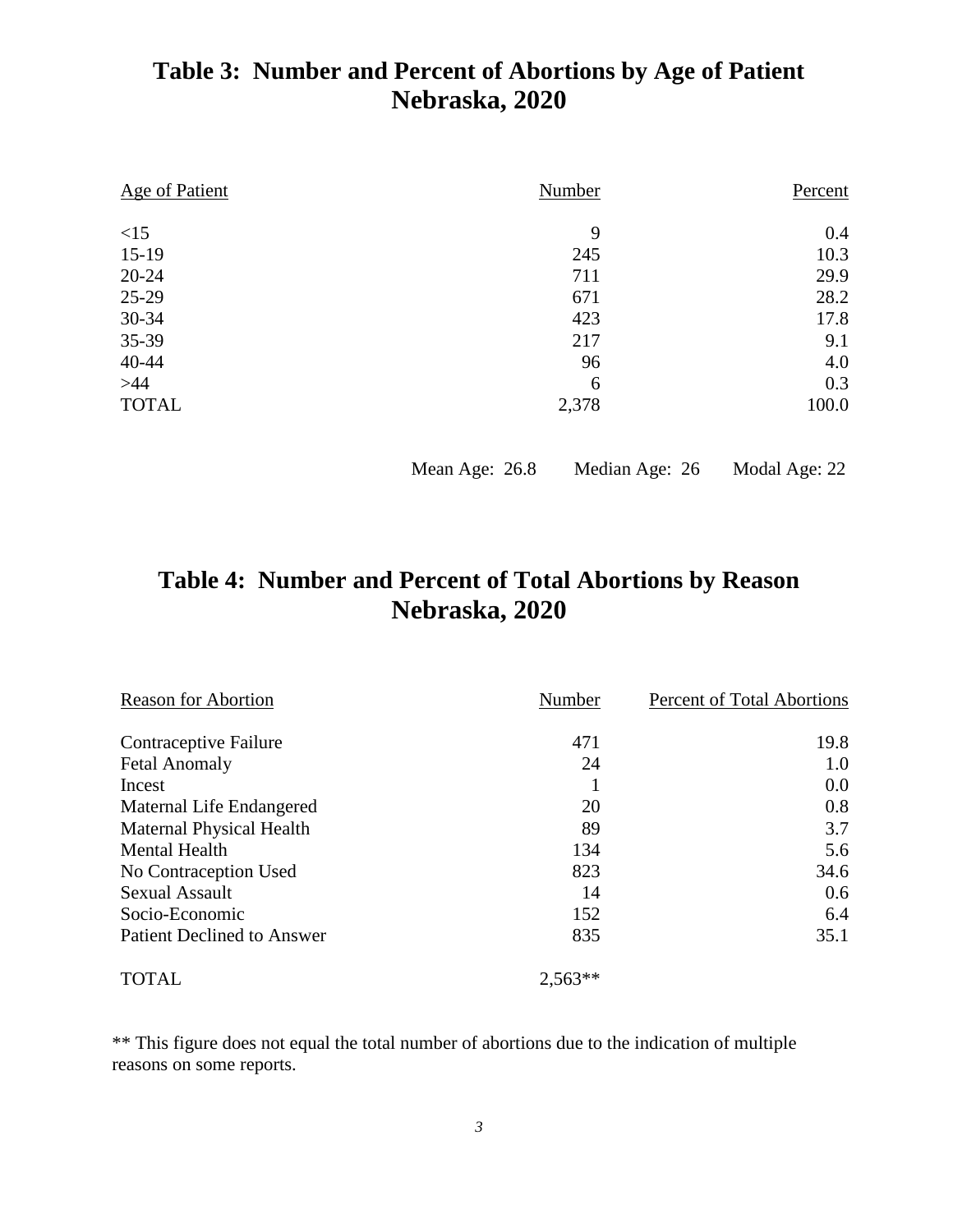#### **Table 5: Number and Percent of Abortions by Procedure that Terminated Pregnancy Nebraska, 2020**

| Method                        | Number         | Percent |  |
|-------------------------------|----------------|---------|--|
| Dilation & Evacuation $(D&E)$ | $\theta$       |         |  |
| Dilation & Extraction $(D&X)$ | 69             | 2.9     |  |
| <b>Medication Induced</b>     | 1,683          | 70.8    |  |
| $Sharp-Curestage$             | $\theta$       |         |  |
| Suction – Curettage           | 625            | 26.3    |  |
| Other                         |                | 0.0     |  |
| Not classifiable/Unknown      | $\overline{0}$ |         |  |
| <b>TOTAL</b>                  | 2,378          | 100.0   |  |

#### **Table 6: Number and Percent of Previous Abortions Nebraska, 2020**

| <b>Previous Abortions</b> | Number | Percent |
|---------------------------|--------|---------|
| $\overline{0}$            | 1,424  | 59.9    |
| $\mathbf{1}$              | 562    | 23.6    |
| 2                         | 229    | 9.6     |
| 3                         | 88     | 3.7     |
| $\overline{4}$            | 40     | 1.7     |
| >4                        | 35     | 1.5     |
| Not classifiable/Unknown  | 0      |         |
| <b>TOTAL</b>              | 2,378  | 100.0   |

#### **Table 7: Number of Abortions by Number of Physicians Nebraska, 2020**

| Number of Abortions | Number of Physicians | <b>Abortions Performed</b> |
|---------------------|----------------------|----------------------------|
| $\leq$ 25           |                      | 4                          |
| $25 - 1,000$        |                      | 706                        |
| >1,000              |                      | 1,668                      |
| <b>TOTAL</b>        |                      | 2,378                      |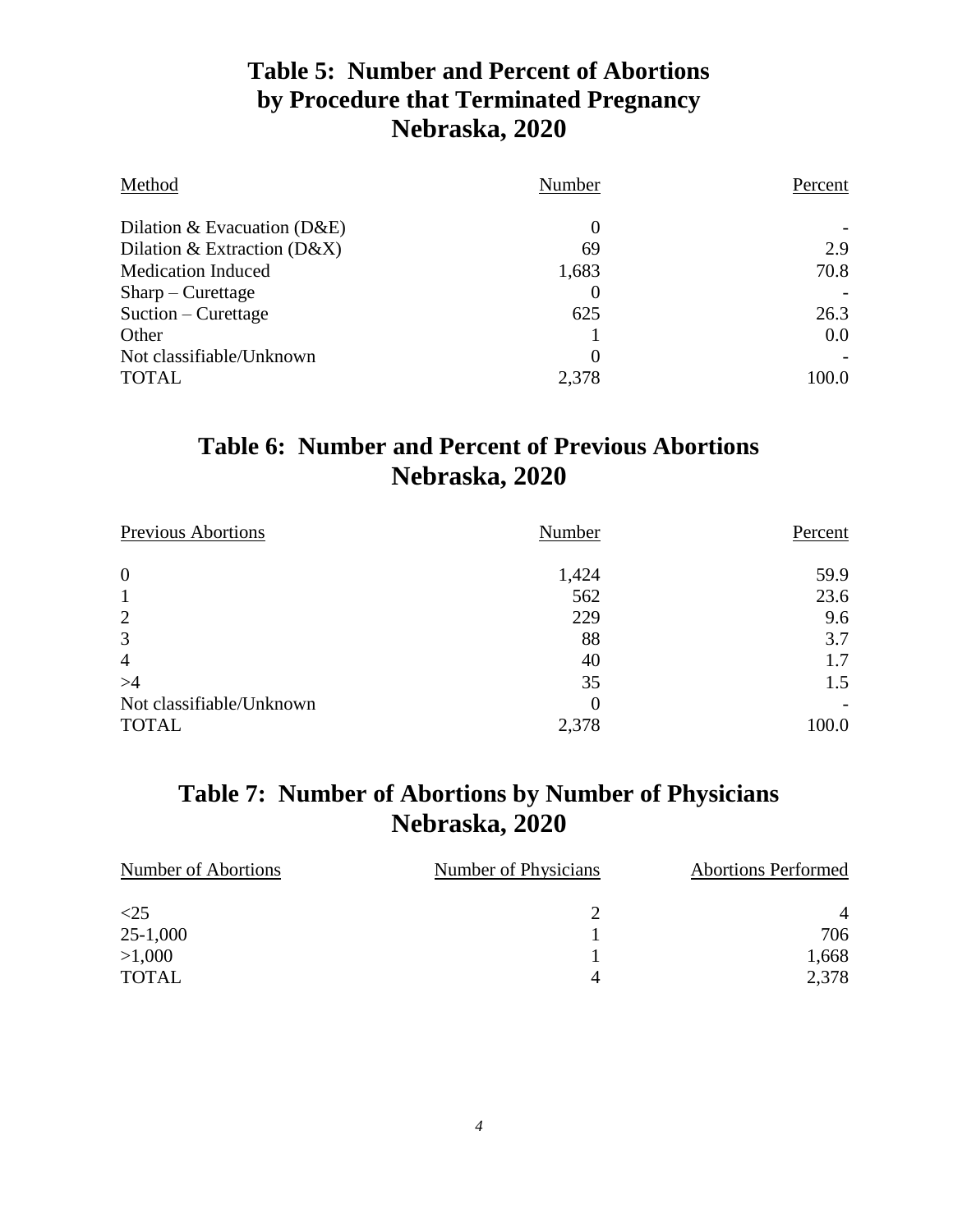|              |                  |                  |                  |                |                 | Number of Live Births |                |                |                |
|--------------|------------------|------------------|------------------|----------------|-----------------|-----------------------|----------------|----------------|----------------|
| Age          | <b>Total</b>     | $\overline{0}$   | $\underline{1}$  | $\overline{2}$ | $\underline{3}$ | $\overline{4}$        | $\overline{5}$ | $\geq 5$       | Unknown        |
| <b>TOTAL</b> | 2,378            | 904              | 529              | 491            | 263             | 117                   | 43             | 29             | $\overline{c}$ |
| 13           | $\mathbf{1}$     | $\mathbf{1}$     |                  |                |                 |                       |                |                |                |
| 14           | 8                | $\boldsymbol{7}$ | $\mathbf 1$      |                |                 |                       |                |                |                |
| 15           | 16               | 14               | $\overline{c}$   |                |                 |                       |                |                |                |
| 16           | 18               | 17               | $\,1$            |                |                 |                       |                |                |                |
| 17           | 30               | 29               | $\mathbf 1$      |                |                 |                       |                |                |                |
| 18           | 86               | 79               | $\boldsymbol{7}$ |                |                 |                       |                |                |                |
| 19           | 95               | 71               | 16               | 6              | $\overline{c}$  |                       |                |                |                |
| 20           | 128              | 93               | 27               | 6              | $\overline{c}$  |                       |                |                |                |
| 21           | 148              | 90               | 46               | 9              | 3               |                       |                |                |                |
| 22           | 163              | 87               | 36               | 29             | 10              | $\mathbf{1}$          |                |                |                |
| 23           | 144              | 82               | 38               | 23             |                 |                       |                |                | $\mathbf{1}$   |
| 24           | 128              | 48               | 32               | 42             | 6               |                       |                |                |                |
| $25\,$       | 140              | 46               | 37               | 42             | $8\,$           | $\boldsymbol{7}$      |                |                |                |
| $26\,$       | 146              | 43               | 45               | 31             | 13              | 11                    | $\mathfrak{Z}$ |                |                |
| 27           | 137              | 44               | 32               | 35             | 16              | 5                     | 5              |                |                |
| $28\,$       | 136              | 32               | 34               | 39             | 21              | $\boldsymbol{7}$      | $\overline{c}$ | $\mathbf{1}$   |                |
| 29           | 112              | 22               | 28               | 20             | 24              | 14                    | $\overline{c}$ | $\overline{c}$ |                |
| $30\,$       | 108              | 26               | 26               | 26             | 18              | $\overline{4}$        | $\overline{3}$ | 5              |                |
| 31           | 90               | 14               | 18               | 19             | 21              | 13                    | $\overline{3}$ | $\overline{c}$ |                |
| 32           | 82               | 14               | 20               | 14             | 17              | 11                    | $\overline{2}$ | $\overline{3}$ | $\mathbf 1$    |
| 33           | 82               | 10               | 20               | 23             | 19              | $\boldsymbol{7}$      | $\overline{2}$ | $\,1\,$        |                |
| 34           | 61               | $\boldsymbol{7}$ | $\boldsymbol{9}$ | 23             | 13              | $\mathfrak{Z}$        | $\overline{4}$ | $\overline{c}$ |                |
| 35           | 52               | $\boldsymbol{7}$ | $\boldsymbol{7}$ | 19             | 12              | $\overline{4}$        | $\mathbf{1}$   | $\overline{c}$ |                |
| 36           | 50               | 5                | $\boldsymbol{9}$ | 15             | 10              | 5                     | 5              | $\mathbf 1$    |                |
| 37           | 54               | 3                | 12               | 17             | 12              | $\overline{4}$        | 5              | $\,1\,$        |                |
| 38           | 32               | 3                | $\,1\,$          | 18             | $8\,$           | $\mathbf 1$           |                | $\mathbf{1}$   |                |
| 39           | 29               | $\mathbf{1}$     | $\overline{4}$   | 9              | $\sqrt{6}$      | 5                     | $\mathbf{2}$   | $\overline{c}$ |                |
| 40           | 33               | $\overline{c}$   | 4                | $8\,$          | 6               | $8\,$                 | $\overline{c}$ | $\mathfrak{Z}$ |                |
| 41           | $28\,$           | $\overline{4}$   | 6                | $\mathfrak{S}$ | $8\,$           | $\mathbf{2}$          | $\mathbf{1}$   | $\overline{2}$ |                |
| 42           | 13               | $\mathbf{1}$     | 3                | $\overline{4}$ | 3               | $\overline{2}$        |                |                |                |
| 43           | 15               |                  | 6                | $\overline{4}$ | $\overline{4}$  | $\mathbf{1}$          |                |                |                |
| $44$         | $\boldsymbol{7}$ |                  | $\mathbf{1}$     | $\overline{3}$ | $1\,$           | $\mathbf 1$           | $\mathbf{1}$   |                |                |
| 45           | $\overline{c}$   |                  |                  | $\mathbf{1}$   |                 | $\mathbf{1}$          |                |                |                |
| 46           | $\overline{2}$   |                  |                  | $\mathbf{1}$   |                 |                       |                | $\mathbf{1}$   |                |
| 47           | $\mathbf{1}$     | $\mathbf{1}$     |                  |                |                 |                       |                |                |                |
| 48           | $\mathbf{1}$     | $\mathbf{1}$     |                  |                |                 |                       |                |                |                |

## **Table 8: Previous Parity\* by Age of Patient Nebraska, 2020**

\* Number of live births previous to this abortion.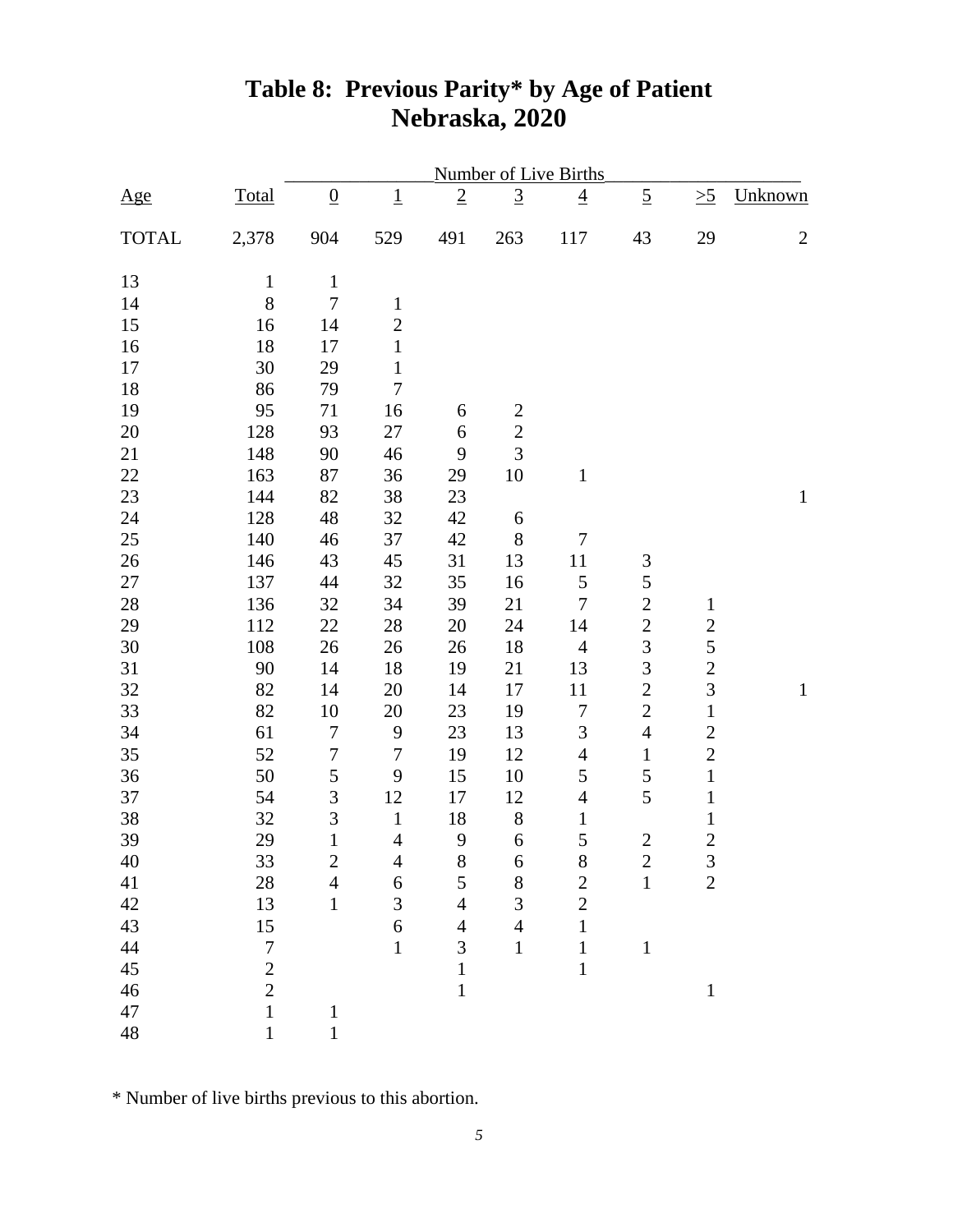|              |                  |                  |                  |                  |                  | <b>Number of Pregnancies</b> |                  |                |                          |                |
|--------------|------------------|------------------|------------------|------------------|------------------|------------------------------|------------------|----------------|--------------------------|----------------|
| <u>Age</u>   | <b>Total</b>     | $\overline{1}$   | $\overline{2}$   | $\underline{3}$  | $\overline{4}$   | $\overline{5}$               | <u>6</u>         | $\overline{1}$ | $\geq$ <sup>7</sup>      | Unknown        |
| <b>TOTAL</b> | 2,378            | 691              | 471              | 400              | 326              | 214                          | 115              | 70             | 89                       | $\overline{2}$ |
| 13           | $\mathbf{1}$     | $\,1$            |                  |                  |                  |                              |                  |                |                          |                |
| 14           | $8\,$            | $\boldsymbol{7}$ | $\mathbf 1$      |                  |                  |                              |                  |                |                          |                |
| 15           | 16               | 14               | $\overline{c}$   |                  |                  |                              |                  |                |                          |                |
| 16           | 18               | 17               | $\mathbf 1$      |                  |                  |                              |                  |                |                          |                |
| 17           | 30               | 26               | $\overline{4}$   |                  |                  |                              |                  |                |                          |                |
| 18           | 86               | 73               | 13               |                  |                  |                              |                  |                |                          |                |
| 19           | 95               | 61               | 22               | 6                | 6                |                              |                  |                |                          |                |
| 20           | 128              | 83               | 28               | 14               | $\overline{2}$   | $\mathbf{1}$                 |                  |                |                          |                |
| 21           | 148              | 71               | 50               | 17               | $\boldsymbol{7}$ | 3                            |                  |                |                          |                |
| 22           | 163              | 67               | 41               | 25               | 21               | 5                            | $\overline{4}$   |                |                          |                |
| 23           | 144              | 60               | 37               | 26               | 10               | 9                            |                  | $\mathbf{1}$   |                          | $\mathbf{1}$   |
| 24           | 128              | 37               | 25               | 26               | 25               | $8\,$                        | 6                | $\,1$          |                          |                |
| 25           | 140              | 34               | 30               | 36               | 25               | 9                            | $\mathbf{2}$     |                | $\overline{\mathcal{A}}$ |                |
| 26           | 146              | 28               | 42               | 23               | 16               | 21                           | 6                | 5              | 5                        |                |
| 27           | 137              | 23               | 36               | 27               | 21               | 10                           | 11               | 6              | 3                        |                |
| 28           | 136              | 17               | 24               | 29               | 29               | 16                           | 15               | $\mathbf{1}$   | 5                        |                |
| 29           | 112              | 11               | 16               | 24               | 24               | 19                           | $\overline{4}$   | 6              | $\,$ 8 $\,$              |                |
| $30\,$       | 108              | 16               | 28               | 20               | 23               | $\mathfrak s$                | $\boldsymbol{6}$ | $8\,$          | $\overline{2}$           |                |
| 31           | 90               | 12               | 8                | 20               | 10               | 13                           | 11               | $\overline{4}$ | 12                       |                |
| 32           | 82               | $\boldsymbol{7}$ | 11               | 16               | 14               | 13                           | 10               | 6              | $\overline{4}$           | $\mathbf{1}$   |
| 33           | 82               | $8\,$            | 11               | 20               | 12               | 16                           | $\boldsymbol{7}$ | 5              | 3                        |                |
| 34           | 61               | 5                | $\sqrt{6}$       | 10               | 13               | 9                            | 9                | 5              | $\overline{4}$           |                |
| 35           | 52               | 3                | $\overline{4}$   | 16               | 11               | $8\,$                        | $\overline{4}$   | $\overline{2}$ | $\overline{4}$           |                |
| 36           | 50               | 5                | 5                | $\boldsymbol{7}$ | 12               | $8\,$                        | $\mathbf{2}$     | $\overline{4}$ | $\overline{7}$           |                |
| 37           | 54               | $\mathfrak{Z}$   | $\boldsymbol{7}$ | $8\,$            | 9                | 9                            | 6                | $\overline{4}$ | 8                        |                |
| 38           | 32               | $\,1\,$          | $\,1\,$          | 6                | $\,8$            | 10                           | $\mathbf{2}$     | $\mathbf{1}$   | 3                        |                |
| 39           | 29               | $\mathbf{1}$     | $\mathbf{1}$     | $\boldsymbol{7}$ | $\overline{7}$   | 3                            | $\overline{2}$   | $\overline{3}$ | 5                        |                |
| 40           | 33               |                  | 3                | $\overline{4}$   | 6                | 6                            | $\mathfrak{S}$   | $\overline{4}$ | 5                        |                |
| 41           | $28\,$           |                  | $\overline{7}$   | $\overline{4}$   | 5                | 6                            | $\mathbf{1}$     | $\overline{2}$ | 3                        |                |
| 42           | 13               |                  | $\overline{2}$   | $\overline{4}$   | $\overline{c}$   | 3                            | $\mathbf{1}$     |                | $\mathbf{1}$             |                |
| 43           | 15               |                  | $\overline{4}$   | 3                | 5                | $\mathbf 1$                  |                  | $\mathbf{1}$   | $\mathbf{1}$             |                |
| $44$         | $\boldsymbol{7}$ |                  |                  |                  | $\overline{3}$   | $\overline{2}$               | $\mathbf{1}$     |                | $\mathbf{1}$             |                |
| 45           | $\overline{2}$   |                  |                  | $1\,$            |                  | $\mathbf{1}$                 |                  |                |                          |                |
| 46           | $\overline{2}$   |                  |                  | $\mathbf{1}$     |                  |                              |                  | $\,1\,$        |                          |                |
| $47\,$       | $\mathbf{1}$     |                  | $\,1\,$          |                  |                  |                              |                  |                |                          |                |
| 48           | $\mathbf{1}$     |                  |                  |                  |                  |                              |                  |                | $\mathbf{1}$             |                |

## **Table 9: Gravidity\* by Age of Patient Nebraska, 2020**

\* Total pregnancies, including this abortion and all previous live births, still births, and abortions.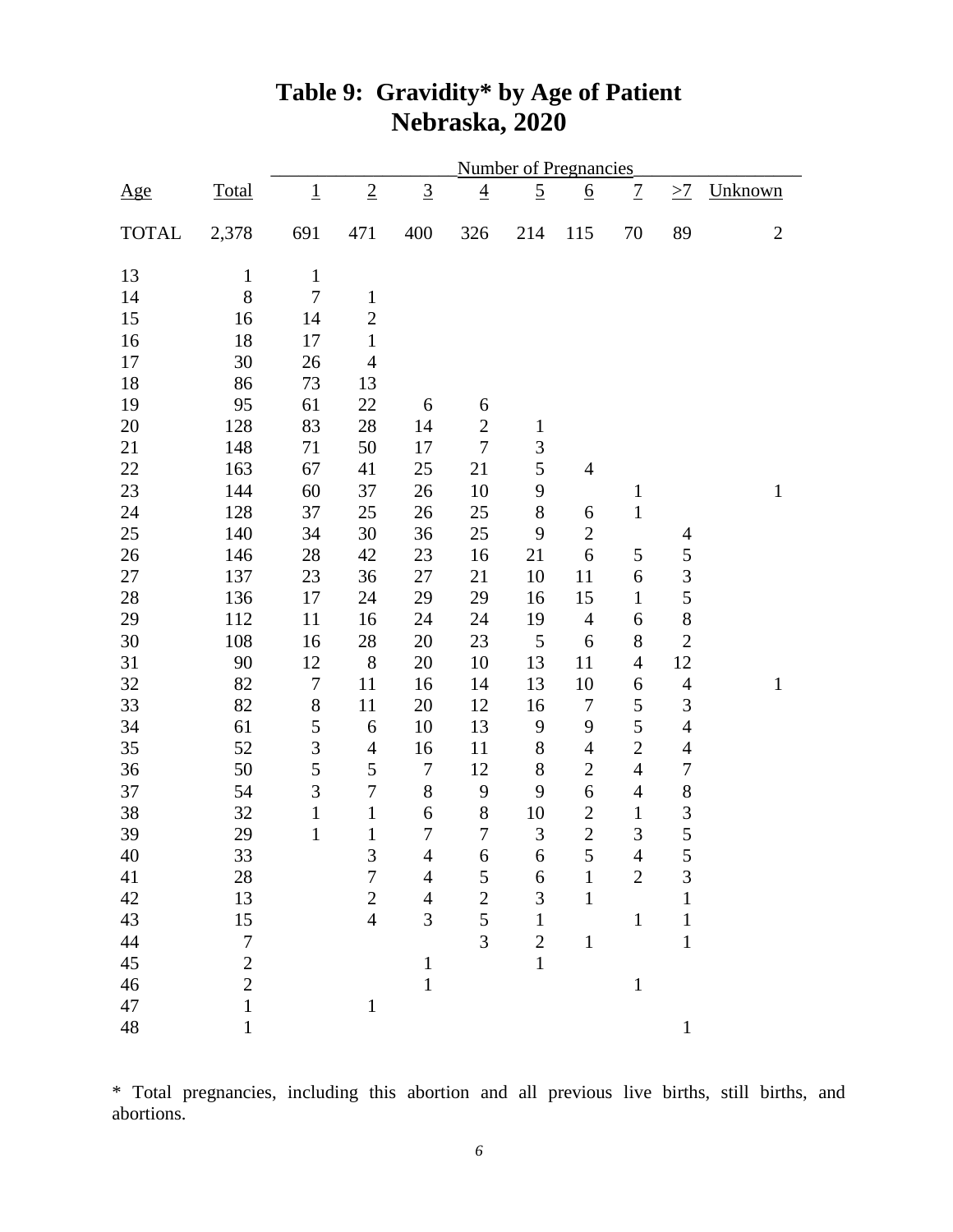#### **Table 10: Number and Percent of Abortions by County of Occurrence Nebraska, 2020**

| County of Occurrence | Number | Percent |
|----------------------|--------|---------|
| Douglas              | 1,027  | 43.2    |
| Lancaster            | 645    | 27.1    |
| Sarpy                | 706    | 29.7    |

#### **Table 11: Number and Percent of Abortions by Length of Fetus Nebraska, 2020**

| Length of Fetus (Millimeters) | Number | Percent |
|-------------------------------|--------|---------|
| Under 10                      | 709    | 29.8    |
| $10-19$                       | 397    | 16.7    |
| 20-29                         | 258    | 10.8    |
| 30-39                         | 134    | 5.6     |
| 40-49                         | 60     | 2.5     |
| 50-59                         | 39     | 1.6     |
| 60 and Over                   | 53     | 2.2     |
| Not Measurable                | 728    | 30.6    |

#### **Table 12: Number and Percent of Abortions by Weight of Fetus Nebraska, 2020**

| <b>Weight of Fetus (Grams)</b> | Number        | Percent |
|--------------------------------|---------------|---------|
| Under 100                      | 395           | 16.6    |
| 100-199                        | 85            | 3.6     |
| 200-299                        | 10            | 0.4     |
| 300-399                        |               | 0.0     |
| 400 and Over                   | $\mathcal{D}$ | 0.1     |
| Not Measurable                 | 1,885         | 79.3    |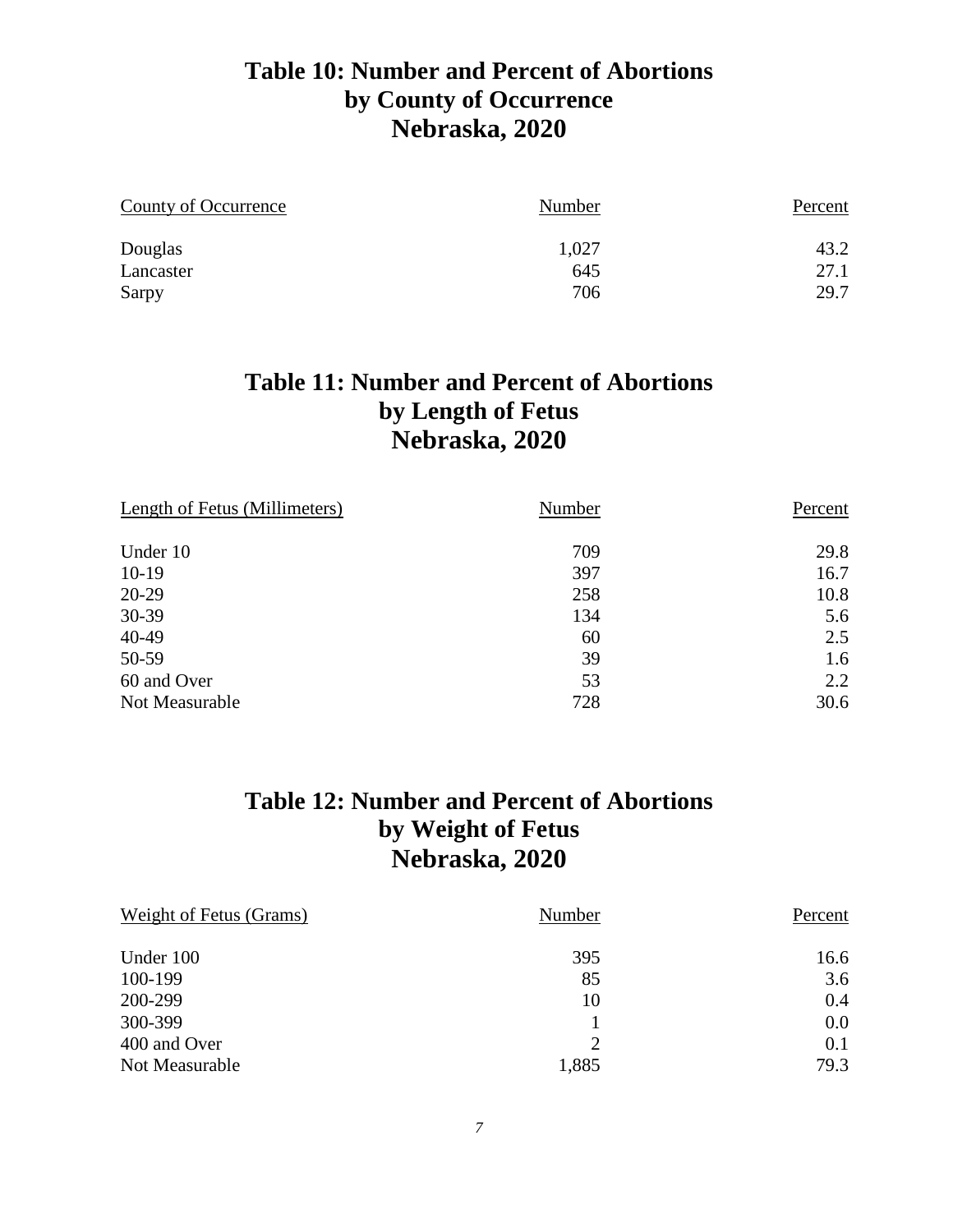#### **Table 13: Number and Percent of Abortions by Complication(s) of Procedure(s) Nebraska, 2020**

| Complication                 | Number         | Percent |
|------------------------------|----------------|---------|
| No Complications             | 2,377          | 100.0   |
| <b>Cervical Laceration</b>   |                | 0.0     |
| Hemorrhage (more than 500cc) | 0              |         |
| Infection                    | 0              |         |
| Perforation                  | 0              |         |
| <b>Retained Products</b>     | $\overline{0}$ |         |
| Other                        | 0              |         |
| Not Reported                 | 0              |         |

#### **Table 14: Number and Percent of Abortions Emergency Situation-caused Waiver of Informed Consent Law Nebraska, 2020**

| <b>Emergency Situation?</b> | Number | Percent |
|-----------------------------|--------|---------|
| N <sub>o</sub>              | 2,370  | 99.7    |
| Yes                         |        | 0.3     |

#### **Table 15: Number and Percent of Abortions by Marital Status of Patient Nebraska, 2020**

| Marital       | Number | Percent |
|---------------|--------|---------|
| Divorced      | 78     | 3.3     |
| Never Married | 1,926  | 81.0    |
| Now Married   | 267    | 11.2    |
| Separated     | 48     | 2.0     |
| Widowed       | 6      | 0.3     |
| Not Reported  | 53     | 2.2     |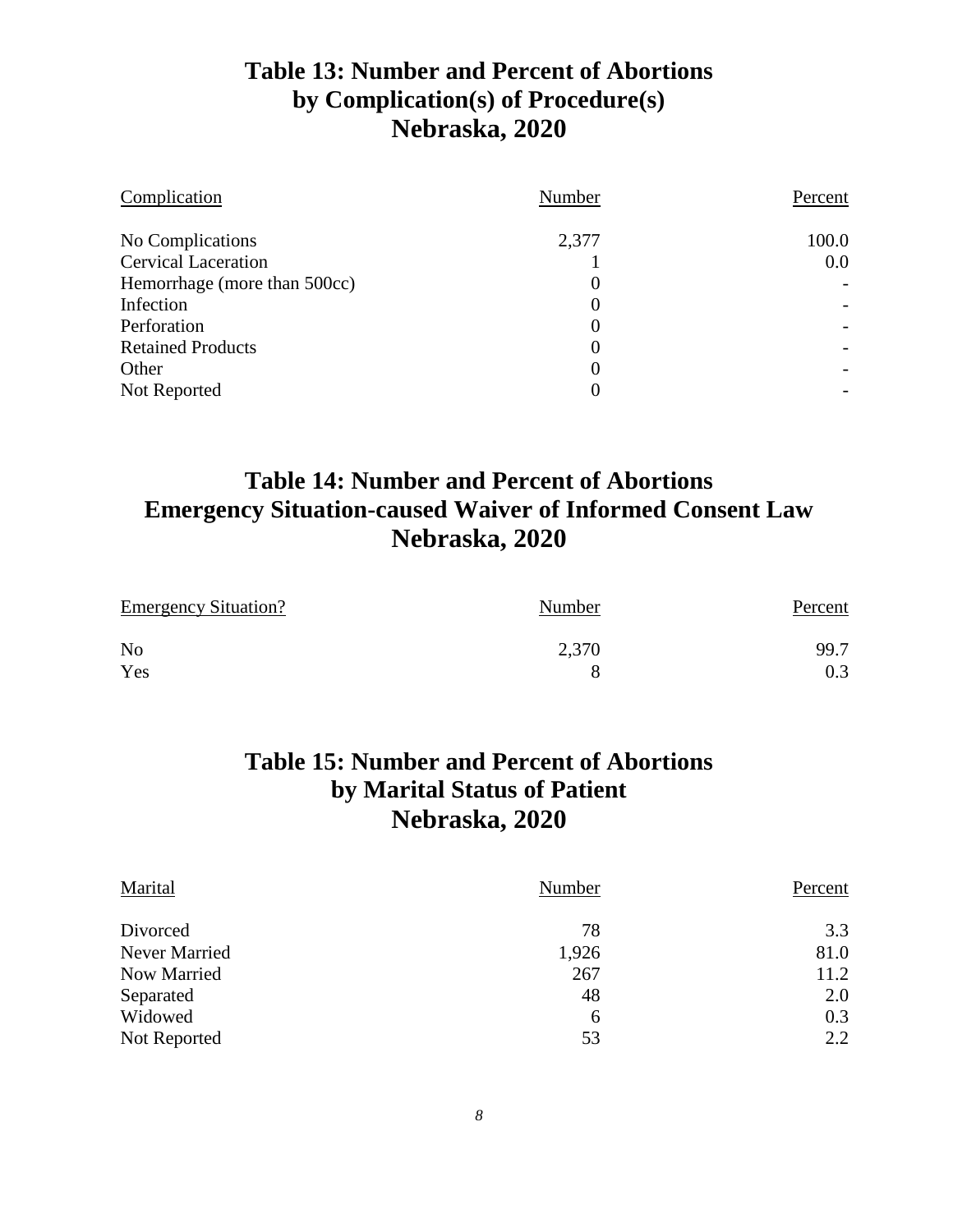#### **Table 16: Number and Percent of Abortions by Race of Patient Nebraska, 2020**

| Race                          | Number** | Percent |
|-------------------------------|----------|---------|
| White                         | 1,488    | 62.6    |
| <b>Black/African American</b> | 410      | 17.2    |
| Native American               | 58       | 2.4     |
| Asian                         | 96       | 4.0     |
| Other                         | 96       | 4.0     |
| Not Reported                  | 266      | 11.2    |

#### **Table 17: Number and Percent of Abortions by Ancestry of Patient Nebraska, 2020**

| Ancestry     | Number** | Percent |
|--------------|----------|---------|
| Hispanic     | 340      | 14.3    |
| non-Hispanic | 18       | 0.8     |
| Not Reported | 2,037    | 85.7    |

\*\* This figure does not equal the total number of abortions due to the indication of multiple races/ancestries provided on some reports.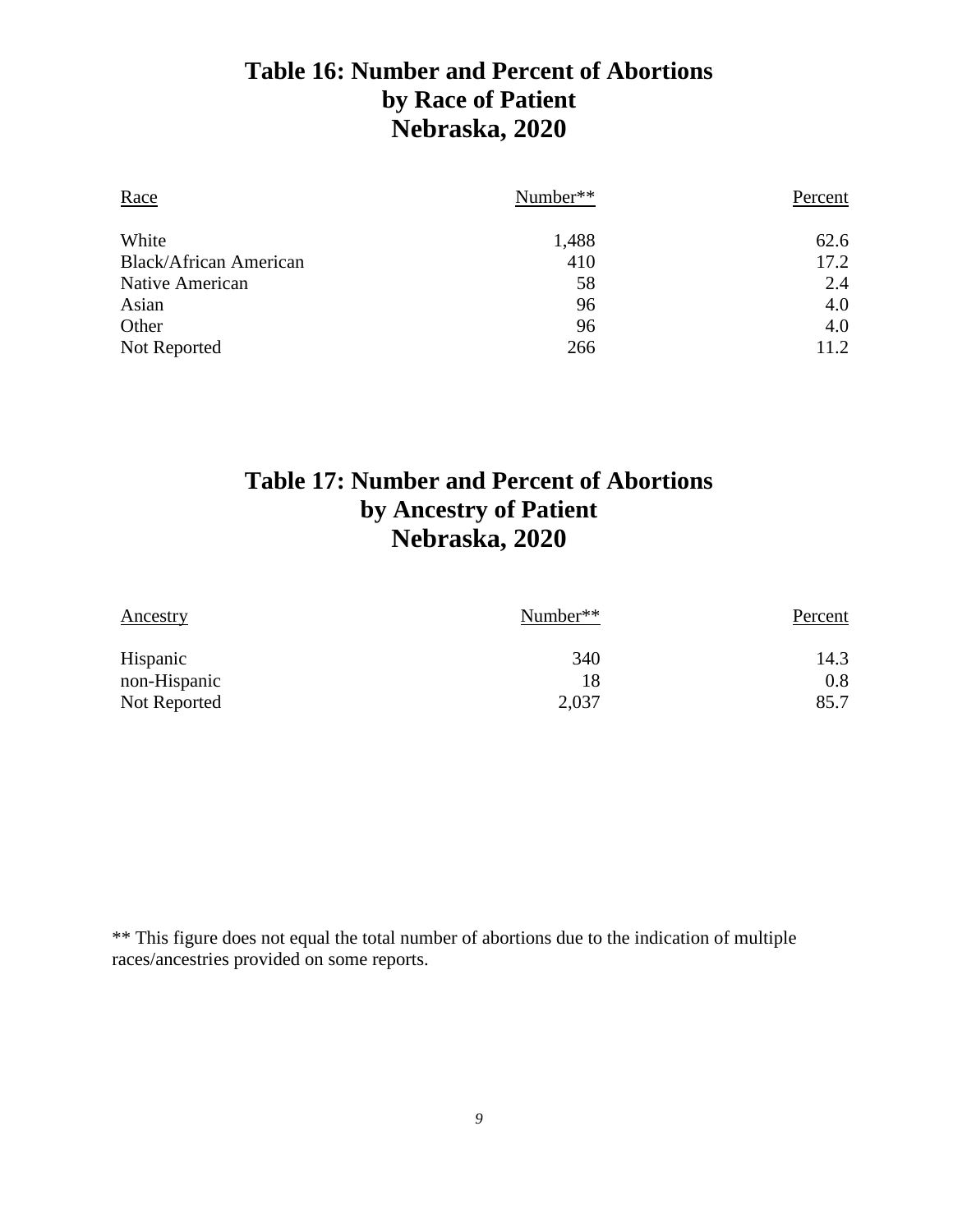#### **Table 18: Number and Percent of Abortions by Patient's Educational Level Completed Nebraska, 2020**

| <b>Educational Level Completed</b> | Number | Percent |
|------------------------------------|--------|---------|
| None or Some Elementary            |        | 0.0     |
| Elementary                         | 5      | 0.2     |
| Middle School                      | 201    | 8.5     |
| High School                        | 977    | 41.1    |
| Some College                       | 750    | 31.5    |
| College Degree                     | 311    | 13.1    |
| Not Reported                       | 133    | 5.6     |

#### **Table 19: Number and Percent of Abortions by Clinical Estimate of Gestation (in weeks) Nebraska, 2020**

| <b>Estimated Gestation</b> | Number           | Percent |
|----------------------------|------------------|---------|
|                            |                  |         |
| Under 3                    | $\boldsymbol{0}$ |         |
| 3                          | $\overline{2}$   | 0.1     |
| $\overline{4}$             | 41               | 1.7     |
| 5                          | 321              | 13.5    |
| 6                          | 599              | 25.2    |
| $\tau$                     | 403              | 16.9    |
| $8\,$                      | 299              | 12.6    |
| 9                          | 212              | 8.9     |
| 10                         | 119              | 5.0     |
| 11                         | 82               | 3.4     |
| 12                         | 70               | 2.9     |
| 13                         | 59               | 2.5     |
| 14                         | 43               | 1.8     |
| 15                         | 43               | 1.8     |
| 16                         | 30               | 1.3     |
| 17                         | 13               | 0.5     |
| 18                         | 13               | 0.5     |
| 19                         | $\overline{4}$   | 0.2     |
| 20                         | 13               | 0.5     |
| 21                         | 12               | 0.5     |
|                            |                  |         |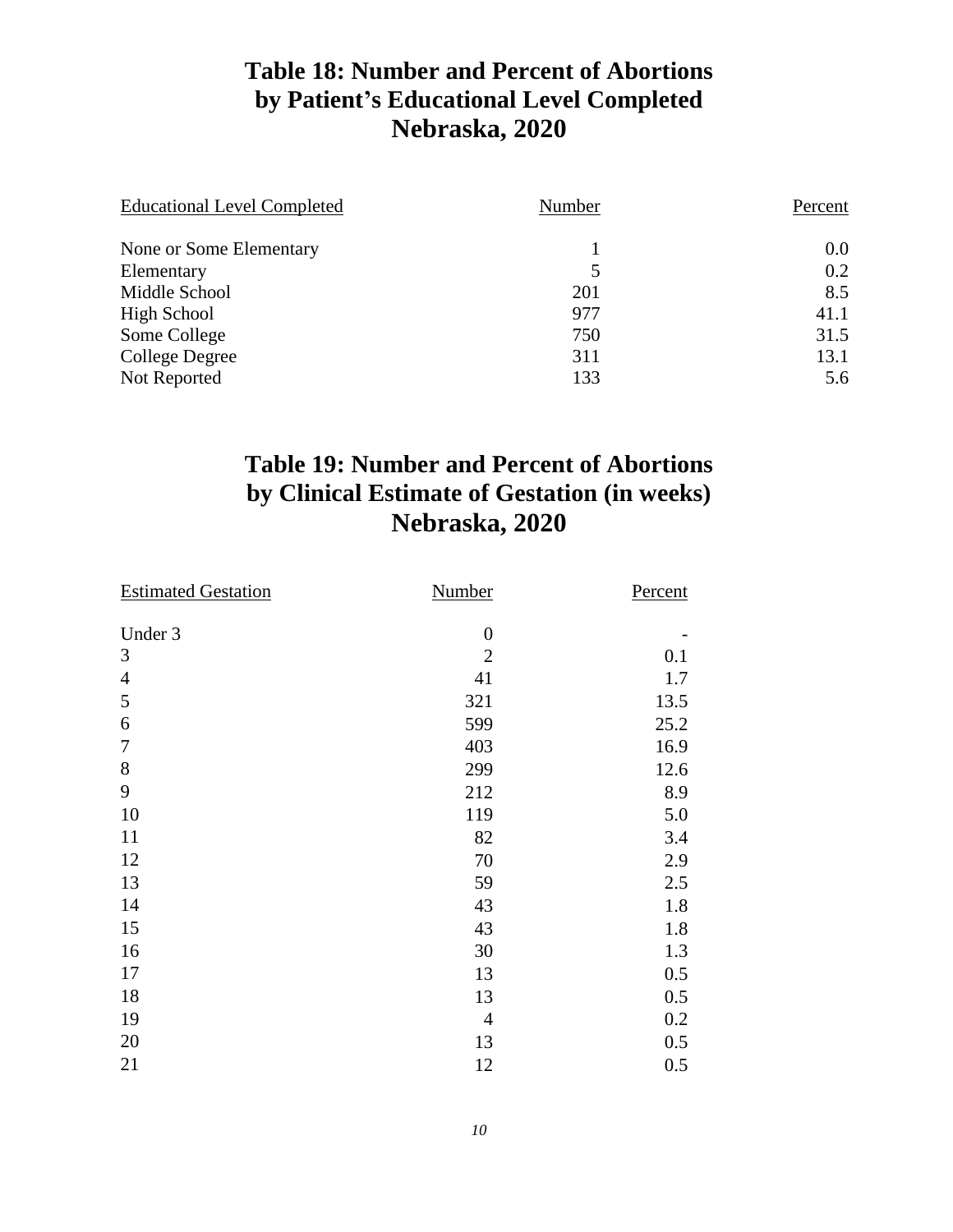#### **Table 20: Number and Percent of Abortions by County\* of Residence Nebraska, 2020**

| <b>County of Residence</b> | Number           | Percent |
|----------------------------|------------------|---------|
| Adams                      | 21               | 0.9     |
| <b>Buffalo</b>             | 29               | 1.2     |
| Cass                       | $\overline{7}$   | 0.3     |
| Colfax                     | 10               | 0.4     |
| Crawford (Iowa)            | 6                | 0.3     |
| Dakota                     | 12               | 0.5     |
| Dawson                     | 25               | 1.1     |
| Dodge                      | 23               | 1.0     |
| Douglas                    | 981              | 41.3    |
| Fremont (Iowa)             | 5                | 0.2     |
| Gage                       | 15               | 0.6     |
| Hall                       | 79               | 3.3     |
| Harrison (Iowa)            | 6                | 0.3     |
| Lancaster                  | 427              | 18.0    |
| Lincoln                    | 14               | 0.6     |
| Lincoln (South Dakota)     | 16               | 0.7     |
| Madison                    | 32               | 1.3     |
| Mills (Iowa)               | $\overline{7}$   | 0.3     |
| Minnehaha (South Dakota)   | 74               | 3.1     |
| Otoe                       | 10               | 0.4     |
| Platte                     | 22               | 0.9     |
| Polk (Iowa)                | $\overline{7}$   | 0.3     |
| Pottawattamie (Iowa)       | 49               | 2.1     |
| Saline                     | 14               | 0.6     |
| Sarpy                      | 161              | 6.8     |
| Saunders                   | 13               | 0.5     |
| Seward                     | 6                | 0.3     |
| Sioux (Iowa)               | 11               | 0.5     |
| Thayer                     | 6                | 0.3     |
| Thurston                   | 7                | 0.3     |
| Todd (South Dakota)        | 5                | 0.2     |
| Washington                 | 8                | 0.3     |
| Wayne                      | 6                | 0.3     |
| Woodbury (Iowa)            | 69               | 2.9     |
| York                       | 6                | 0.3     |
| Other                      | 189              | 7.9     |
| Not Reported               | $\boldsymbol{0}$ |         |

\* Counties of residence listed with at least 5 abortions. Counties listed are Nebraska counties unless otherwise specified.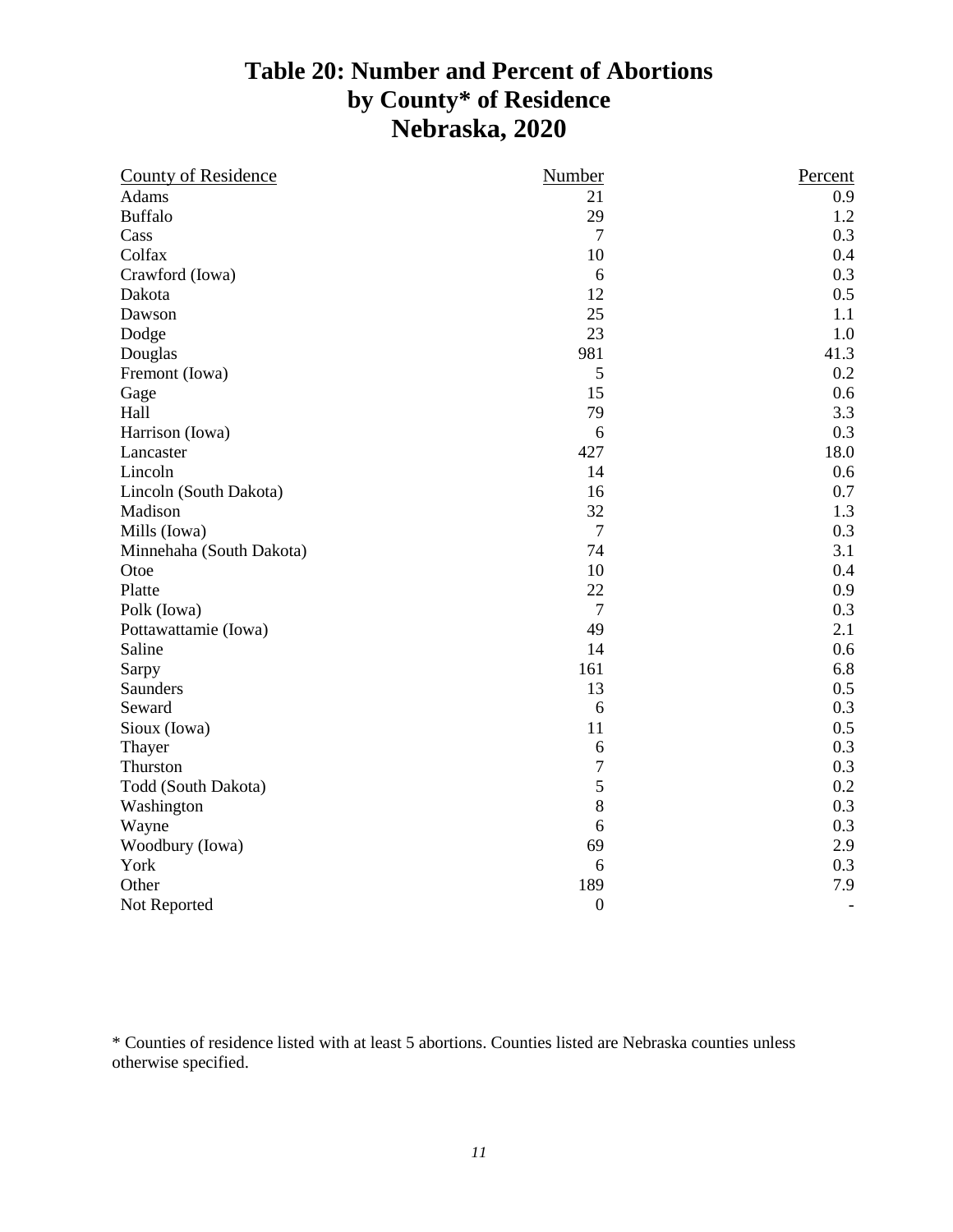### **Table 21: Was a Determination of Probable Postfertilization Age Made? Nebraska, 2020**

| Determination Made? | Number | Percent                  |
|---------------------|--------|--------------------------|
| N <sub>o</sub>      |        | $\overline{\phantom{0}}$ |
| Yes                 | 2,378  | 100.0                    |

### **Table 22a: If a Determination of Probable Postfertilization Age was made, what was the Probable Age (in number of weeks)? Nebraska, 2020**

| Probable Age     | <b>Number</b>    | Percent |
|------------------|------------------|---------|
| Under 3          | 36               | 1.5     |
| 3                | 321              | 13.5    |
| $\overline{4}$   | 597              | 25.1    |
| 5                | 400              | 16.8    |
| 6                | 297              | 12.5    |
| $\boldsymbol{7}$ | 219              | 9.2     |
| $8\,$            | 120              | 5.0     |
| 9                | 84               | 3.5     |
| 10               | 68               | 2.9     |
| 11               | 60               | 2.5     |
| 12               | 46               | 1.9     |
| 13               | 42               | 1.8     |
| 14               | 32               | 1.3     |
| 15               | 13               | 0.5     |
| 16               | 14               | 0.6     |
| 17               | $\overline{4}$   | 0.2     |
| 18               | 13               | 0.5     |
| 19               | 12               | 0.5     |
| Not Reported     | $\boldsymbol{0}$ |         |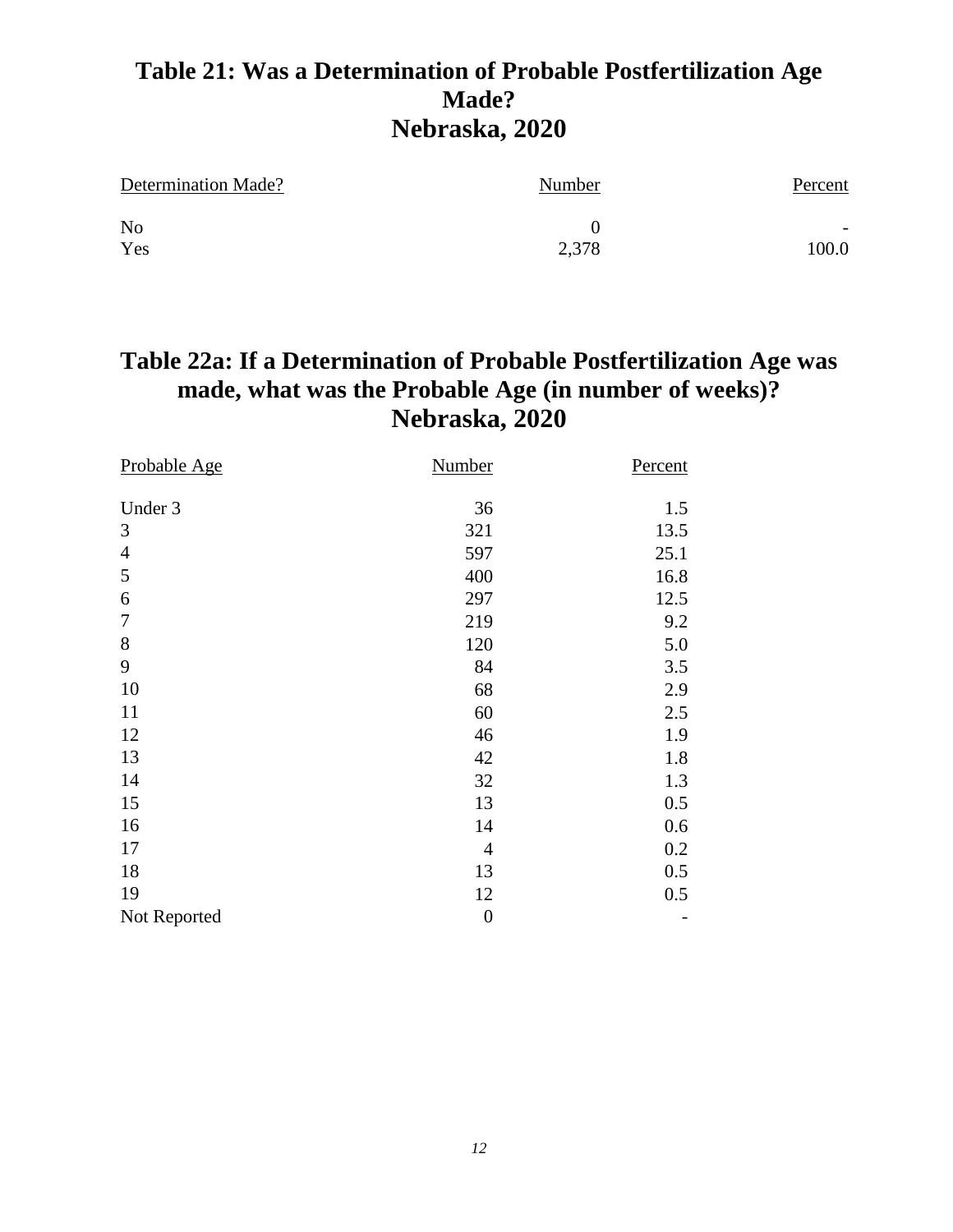#### **Table 22b: What Method was used to make the Determination of Probable Postfertilization Age? Nebraska, 2020**

| Method               | Number | Percent |
|----------------------|--------|---------|
| Abdominal Ultrasound | 707    | 29.7    |
| <b>Ultrasound</b>    | 1,671  | 70.3    |
| Unknown              |        |         |

#### **Table 22c: What was the Basis for the Determination of Probable Postfertilization Age? Nebraska, 2020**

| <b>Basis</b>                                    | Number   | Percent |
|-------------------------------------------------|----------|---------|
| Abdominal Ultrasound minus 2 weeks              | 706      | 29.7    |
| <b>Ultrasound</b>                               |          | 0.0     |
| <b>Last Menstrual Period</b>                    | $\theta$ |         |
| <b>Subtract 2 weeks from Ultrasound Results</b> | 1,670    | 70.2    |
| Subtracted 2 weeks from Gestational Age         |          | 0.0     |
| Unknown                                         | $\Omega$ |         |

#### **Table 23a: If a Determination of Probable Postfertilization Age was not made, was there a Determination that a Medical Emergency Existed? Nebraska, 2020**

| Medical Emergency Existed | Number | Percent |
|---------------------------|--------|---------|
| N <sub>o</sub>            | 0      |         |
| Yes                       |        |         |
| Not Applicable            | 2,378  | 100.0   |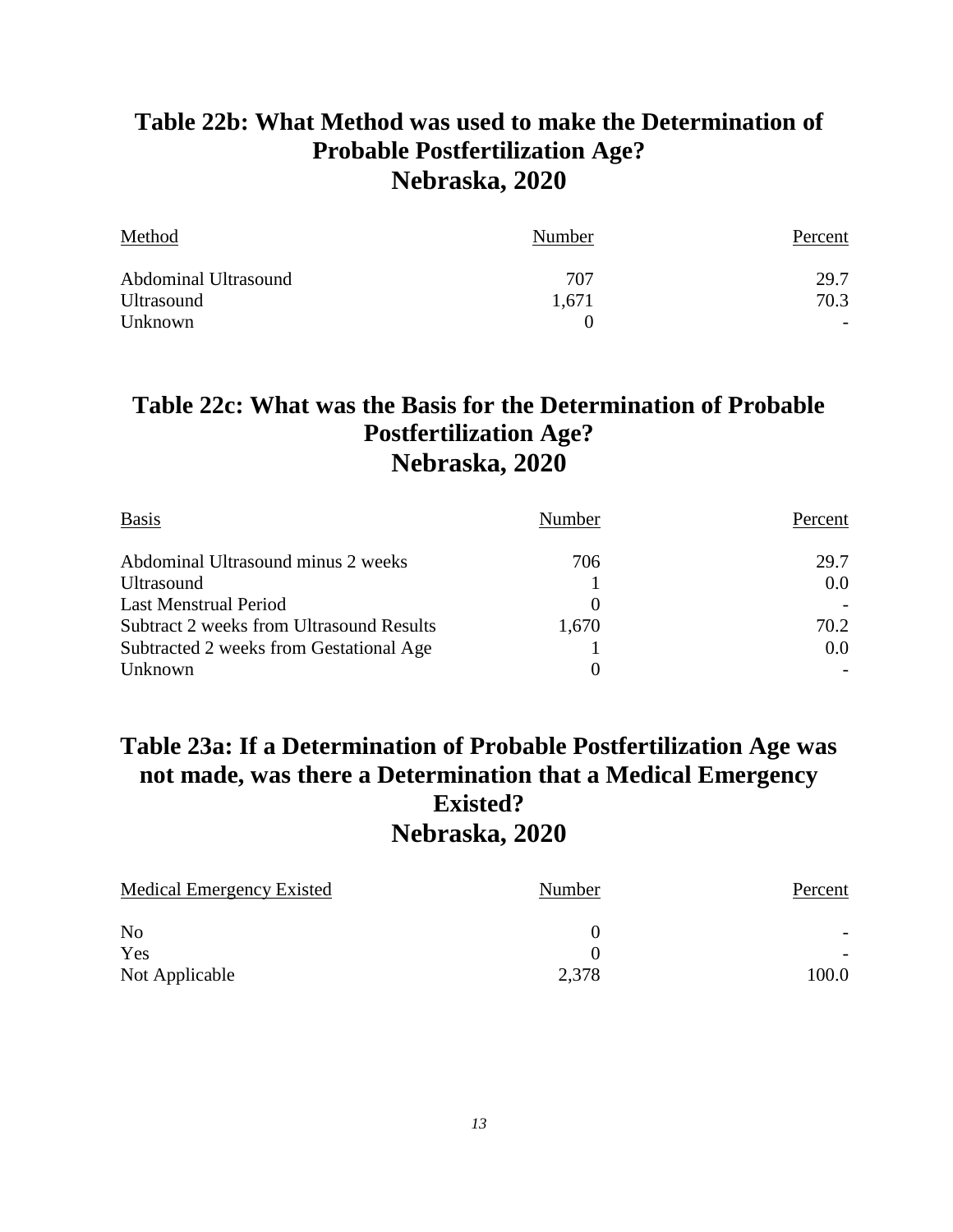#### **Table 23b: If a Determination of Probable Postfertilization Age was not made and there was a Determination that a Medical Emergency Existed, what was the Basis for that Determination? Nebraska, 2020**

| <b>Basis</b>   | Number | Percent |
|----------------|--------|---------|
| Not Applicable | 2,378  | 100.0   |

**Table 24a: If the Probable Postfertilizaton Age was Determined to be Twenty or more Weeks, was there a Determination that the Pregnant Woman had a Condition which so Complicated her Medical Condition as to Necessitate the Abortion of her Pregnancy to Avert her Death or to Avert Serious Risk of Substantial and Irreversible Physical Impairment of a Major Bodily Function? Nebraska, 2020**

| 20 or more weeks Condition | Number | Percent |
|----------------------------|--------|---------|
| Yes                        |        | 0.0     |
| N <sub>o</sub>             |        | 0.0     |
| Not Applicable             | 2,378  | 100.0   |

**Table 24b: If the Probable Postfertilizaton Age was Determined to be Twenty or more Weeks and there was a Determination that the Pregnant Woman had a Condition which so Complicated her Medical Condition as to Necessitate the Abortion of her Pregnancy to Avert her Death or to Avert Serious Risk of Substantial and Irreversible Physical Impairment of a Major Bodily Function, what was the Basis of that Determination? Nebraska, 2020**

Basis Percent Number Percent Not Applicable 2,378 100.0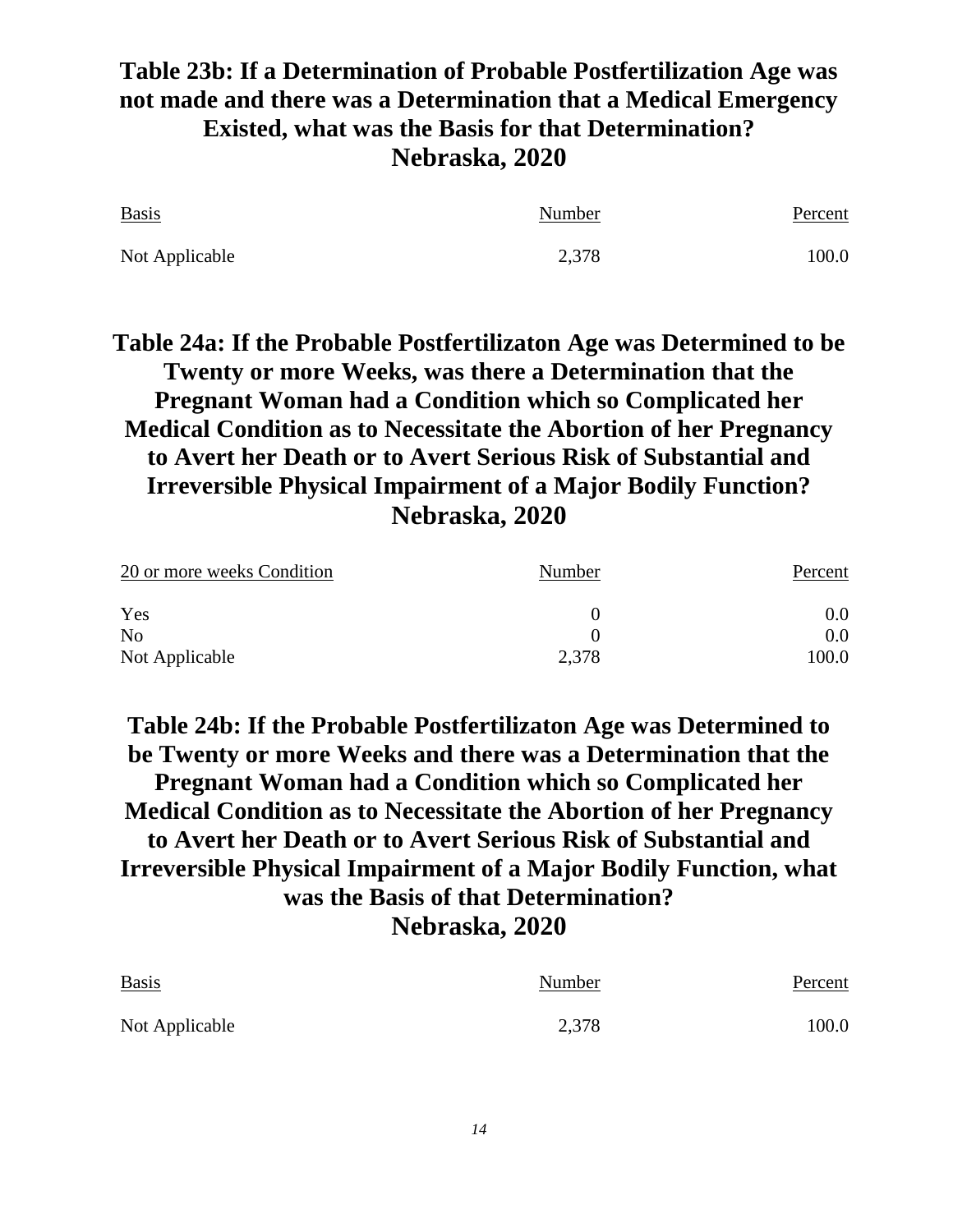#### **Table 25a: If the Probable Postfertilizaton Age was determined to be twenty or more Weeks, was there a Determination that the Abortion was Necessary to Preserve the Life of an Unborn Child? Nebraska, 2020**

| 20 or more weeks           |        |         |
|----------------------------|--------|---------|
| Necessary to Preserve Life | Number | Percent |
| Yes                        |        | 0.0     |
| N <sub>o</sub>             |        | 0.0     |
| Not Applicable             | 2,378  | 100.0   |

#### **Table 25b: If the Probable Postfertilizaton Age was determined to be twenty or more Weeks and there was a Determination that the Abortion was Necessary to Preserve the Life of an Unborn Child, what was the Basis of that Determination? Nebraska, 2020**

| <b>Basis</b>   | Number | Percent |
|----------------|--------|---------|
| Not Applicable | 2,378  | 100.0   |

#### **Table 26: If any Abortion was performed when the Probable Postfertilizaton Age was determined to be twenty or more Weeks, was the Method of Abortion used one that, in Reasonable Medical Judgement, Provided the Best Opportunity for an Unborn Child to Survive? Nebraska, 2020**

| 20 or more weeks                   |        |         |
|------------------------------------|--------|---------|
| <b>Best Opportunity to Survive</b> | Number | Percent |
| Yes                                |        | 0.0     |
| No                                 |        | 0.0     |
| Not Applicable                     | 2,378  | 100.0   |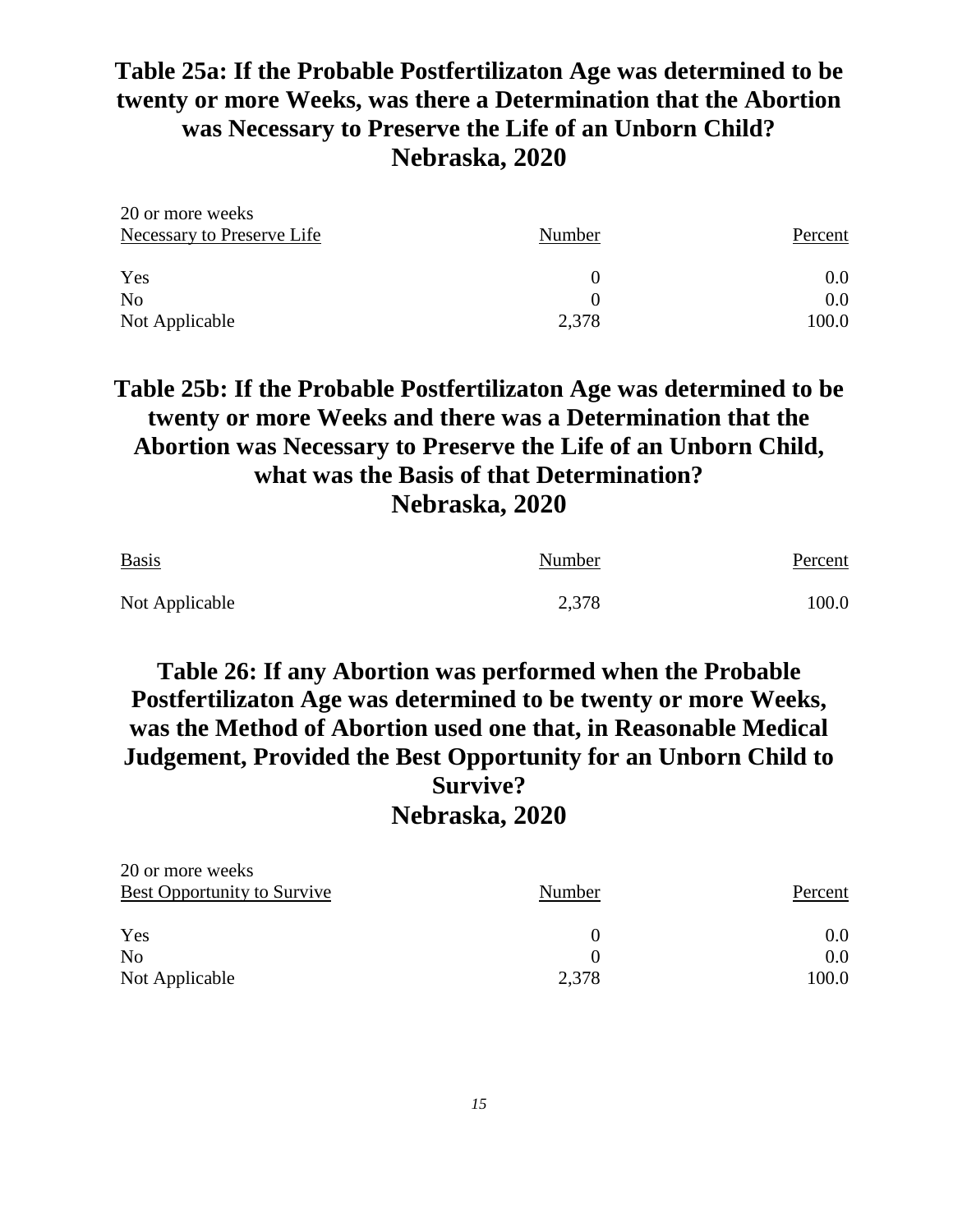#### **Table 27a: If such a Method was not used, was there a determination that Termination of the Pregnancy in that manner would pose a Greater Risk either of the Death of the Pregnant Woman or of the Substantial and Irreversible Physical Impairment of a Major Bodily Function of the Woman than would other Available Methods? Nebraska, 2020**

| <b>Greater Risk</b> | Number   | Percent |  |
|---------------------|----------|---------|--|
| Yes                 | $\theta$ | 0.0     |  |
| N <sub>o</sub>      | 0        | 0.0     |  |
| Not Applicable      | 2,378    | 100.0   |  |

**Table 27b: If such a Method was not used and there was a determination that Termination of the Pregnancy in that manner would pose a Greater Risk either of the Death of the Pregnant Woman or of the Substantial and Irreversible Physical Impairment of a Major Bodily Function of the Woman than would other Available Methods, what was the Basis of that Determination? Nebraska, 2020**

| <b>Basis</b>   | Number | Percent |
|----------------|--------|---------|
| Not Applicable | 2,378  | 100.0   |

#### **Table 28: Monthly Consent Report Summary\* Nebraska, 2020**

| <b>Consent Obtained</b> | Number         | Percent |
|-------------------------|----------------|---------|
| N <sub>o</sub>          | $\overline{0}$ |         |
| Yes                     | 74             | 100.0   |
| Were Exceptions Made    | Number         | Percent |
| N <sub>o</sub>          | 59             | 90.8    |
| Yes                     | 6              | 9.2     |

\*Required if under 18 years of age